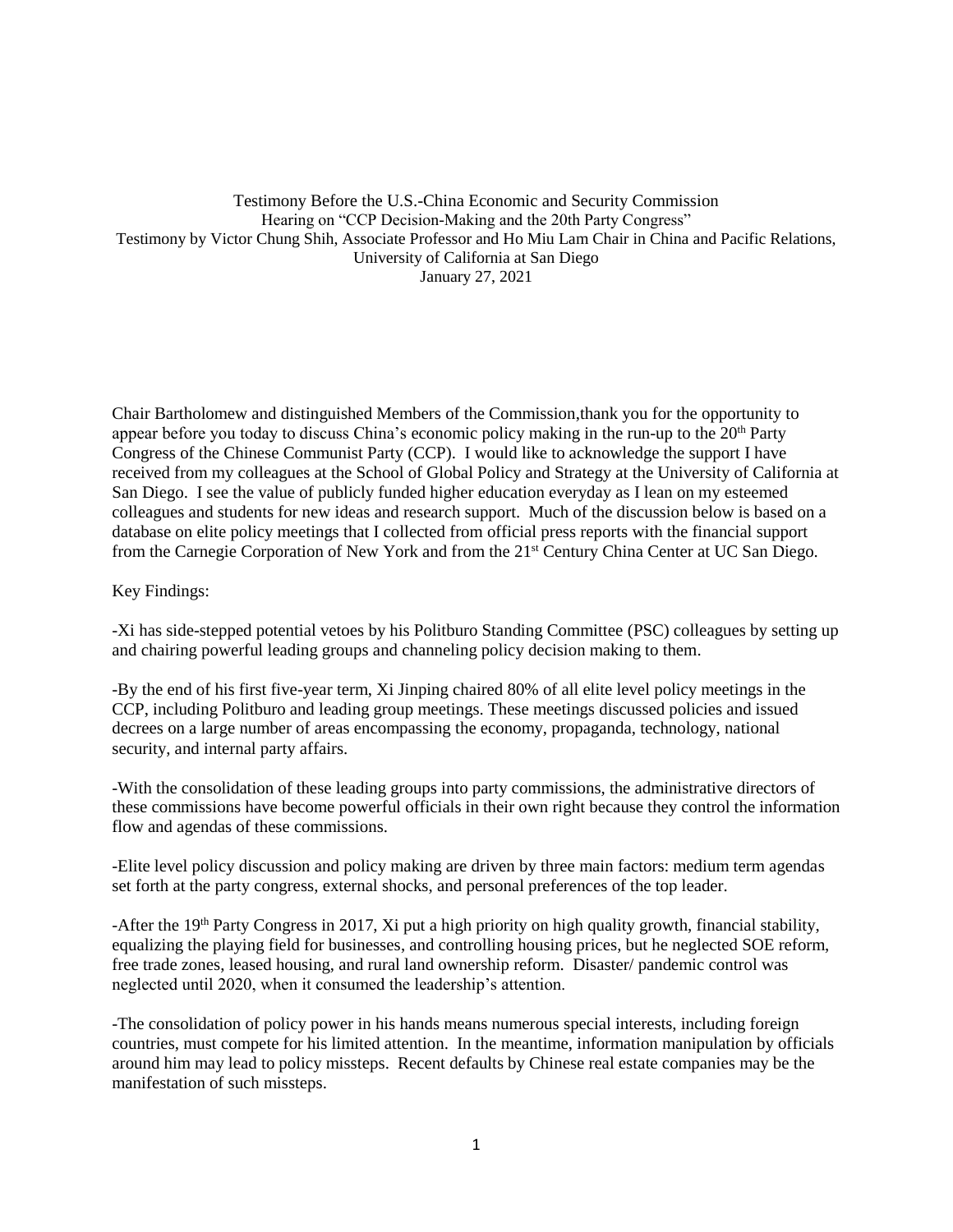# **Economic Decision Making Under Xi**

Since the beginning of the reform era in China (1978- ), economic policy mainly had resided in the State Council with overall guidance from the Central Finance and Economic Leading Group (CFELG), which is a party organ (Miller 2008). With the formation of numerous party leading groups on various issue areas, economic policy making authorities have migrated from the State Council and even from the PSC to these leading groups. Because Xi Jinping sits as the chair of most of these party leading groups, he in effect has centralized final decision making authorities in his own hands and away from his State Council and even Politburo Standing Committee colleagues (Johnson and Kennedy 2015).

Unlike the PSC, where every member had an equal vote on important issues, leading group meetings were chaired by Xi with one or two vice-chairs who specialized more on an issue area. The members of leading groups were Politburo level and ministerial level officials who had lower party ranks and thus could not resist decisions made by Xi himself. This set up has allowed Xi to shape the agenda across economic, financial, internet, legal, party building, environmental, cultural development, education, ethnic and religious, and national security issues. Even in the observed data, we see that he gave speeches on every one of these issues, which shaped policies in these areas. Judging from the flow of decrees issued by these leading groups, Xi is by far the most powerful official in China making decisions unilaterally on a large number of issues.

In March of 2018, the majority of these leading groups was further consolidated into commissions. Leading groups had borrowed cadres and office space from more permanent party organs or State Council ministries in the past. Thus, the transition to party commissions likely meant larger permanent staff and even their own office buildings. This transition also empowered heads of the administrative offices of these commissions, which ran the day-to-day information flow and agenda setting for these commissions. Table 1 lists the directors and executive vice directors of the administrative offices of some of the most powerful leading groups (commissions). While Wang Huning, Liu He, and Yang Jiechi were all well known officials with high profile positions, Jiang Jinquan, Han Wenxiu, Zhuang Rongwen, Ding Xuexiang, and Chen Wenqing tended to be powerful figures behind the scenes. Yet, their positions in the administrative offices of these commissions allowed them to shape or nudge the agenda and even policy outcomes. Moreover, some of these officials such as Liu He, Zhuang Rongwen, and Ding Xuexiang are officials who share past working history with Xi and are generally considered members of his faction.

# **Table 1: Directors and Executive Vice Directors of Administrative Offices of Leading Groups (Commissions) Chaired by Xi Jinping**

| LG/Commission             | Director of Administrative  | <b>Executive Vice Director</b> |
|---------------------------|-----------------------------|--------------------------------|
|                           | Office                      |                                |
| Comprehensively Deepening | Wang Huning (Jiang Jinquan) | Jiang Jinquan                  |
| Reform                    |                             |                                |
| Finance and Economic      | Liu He                      | Han Wenxiu                     |
| Internet Security and     | Zhuang Rongwen              |                                |
| Informationization        |                             |                                |
| Foreign Affairs Work      | Yang Jiechi                 |                                |
| <b>National Security</b>  | Ding Xuexiang               | Chen Wenging                   |

Source: (editors 2020; Supreme People's Court 2018)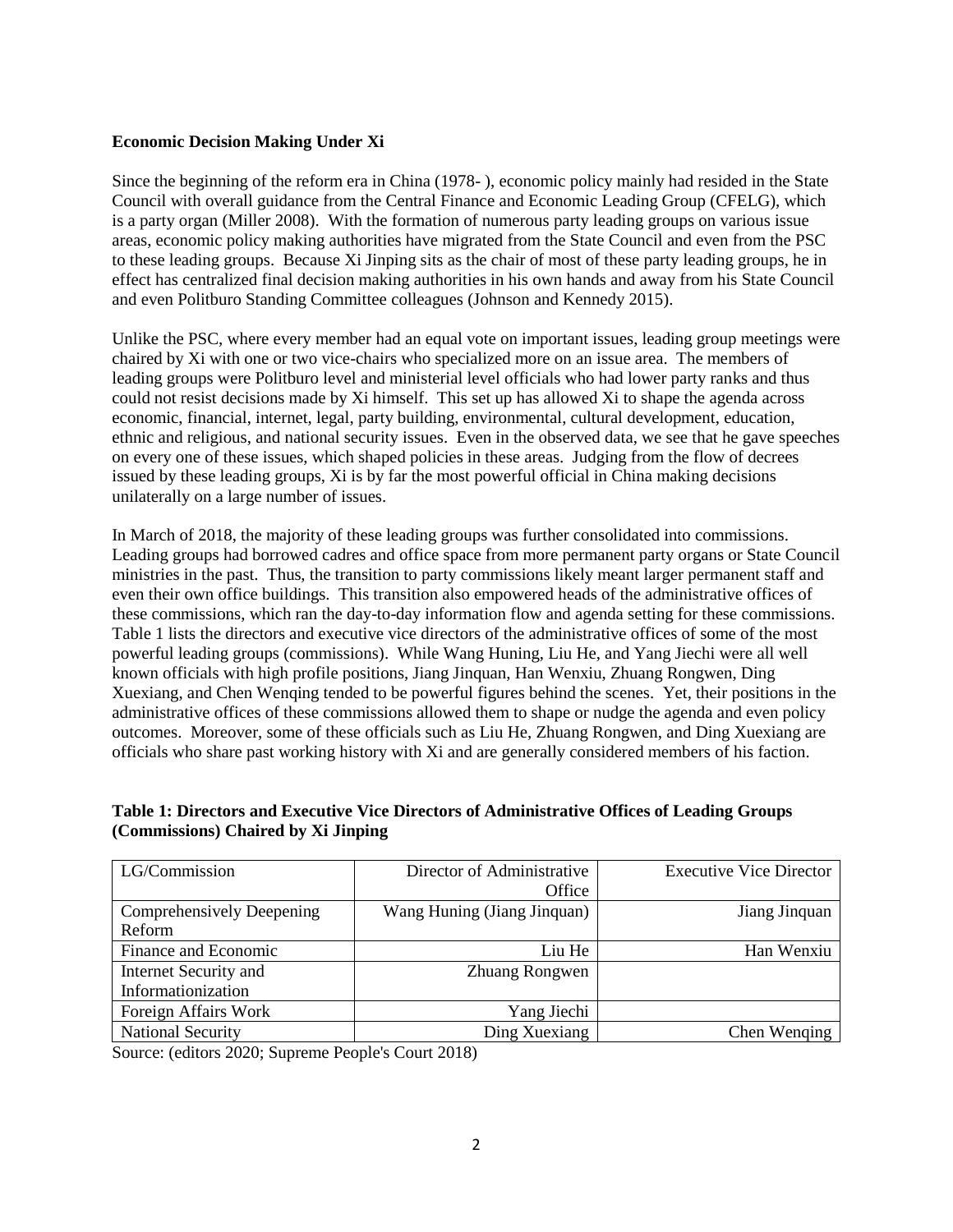The situation for Xi, however, is not an enviable one. In the first 60 months of his rule, he likely attended upward of 300 policy meetings on a wide range of topics, 219 observed meetings and at least 80 unobserved classified meetings on defense and national security. In addition to the over 100 leading group meetings, Xi also attended Politburo meetings, Politburo study sessions, a subset of the national work meetings, and special topic meetings with senior officials, and all of the national security related meetings. That was an average of 5 meetings a month on different issue areas, which often discussed and promulgated multiple policies. Every year, the end of December and early January is an especially busy time for the CCP elite with multiple Politburo meetings and national work conferences on different policy areas compressed in a four-week period.

As one can see on Figure 1, the share of elite policy meetings chaired by Xi has increased almost without interruption since the second half of 2014. In the latter two years of his first term (2016-2017), at least 50% of the elite policy meetings were chaired by Xi personally. If one were to take into account the dozens of classified national security related meetings, most of which chaired by Xi, the ratio likely would be higher.<sup>1</sup> In essence, PSC members like Yu Zhengsheng, Liu Yunshan, and Wang Qishan chaired a large number of policy meetings on anti-corruption, propaganda, and united front work during that first three years that Xi was in power. However, after 2015, their willingness or ability to chair these meetings declined, leaving Xi as the chair of the majority of high level meetings. As one can see on Figure 2, the share of elite meetings on party construction chaired by Xi, which included meetings on anti-corruption and cadre promotion, rose to 100% in the run-up to the 19<sup>th</sup> Party Congress in the fall of 2017. Even in the economic realm, party-led meetings on economic issues, which also included technology and anti-poverty issues, rose to 100% just before the 19th Party Congress. Of course, for economic issues, the State Council held specialized meetings regularly also, which are not counted in this data base.

l

 $1$  Unobserved classified meetings included most of the Politburo Standing Committee meetings, standing committee meetings of the national security commission and the Central Military Commission, as well as regular meetings of the national security leading group and the foreign affairs leading group/commission. There likely are a number of ad hoc classified policy meetings attended by Xi as well.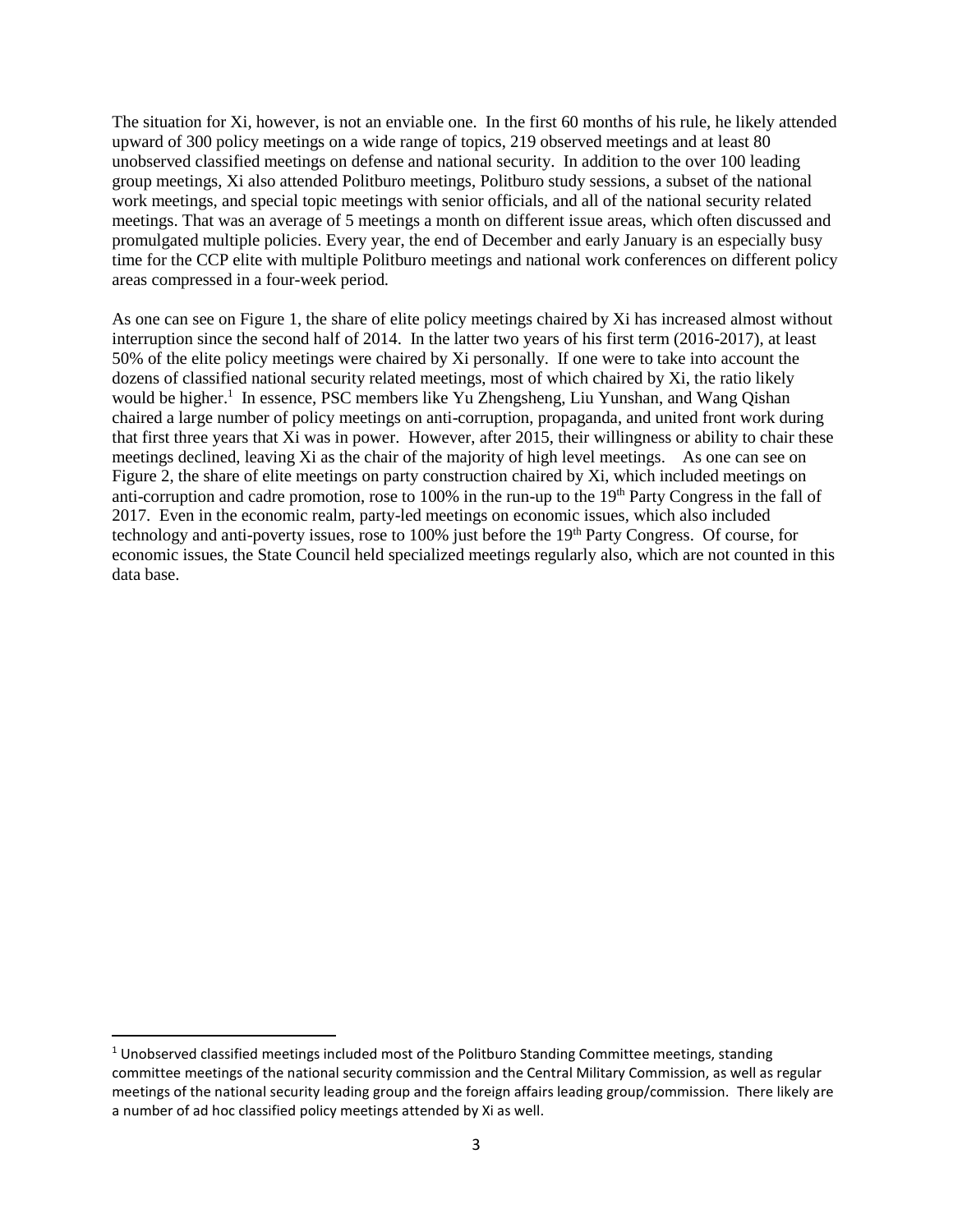

**Figure 1: The Share of Elite Policy Meetings Chaired by Xi Jinping**



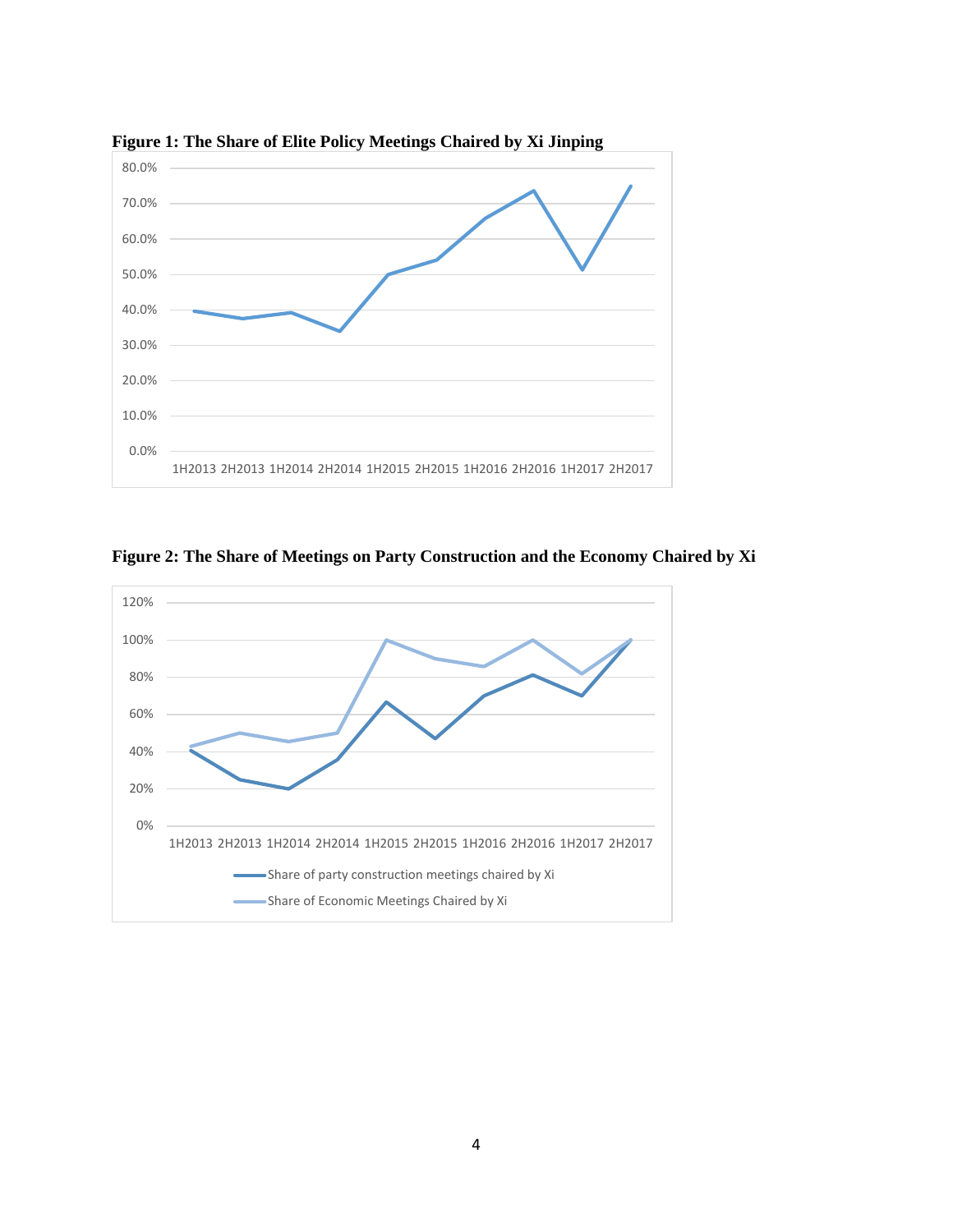#### **Policy Priorities and their Sources at the Top Level**

The inner workings of the CCP remain relatively opaque. However, based on publicly available information, we can deduce at least three major sources of policies at the highest level: the party congress political report, external shocks, and leadership preferences. First and foremost, the medium-term agendas laid out during the party congresses turned out to shape policies discussed at high level policy meetings to a large extent. Because the party congress political reports were so comprehensive, covering some 160 policy topics in the case of the 18<sup>th</sup> Party Congress report, policy discussions in the subsequent five years mostly fell within one of these policy areas. Moreover, the way in which policy discussions were framed largely conformed with their framing at the previous party congress. To be sure, leadership preferences drove the prioritization of such a large bundle of policies. Leadership preferences themselves were driven by intrinsic preference and informal political considerations. Finally, as the case of Covid showed clearly, leadership attention was captured by emerging crises and challenges to the regime.

Figures 3 and 4 show the dynamic interactions of preexisting policy agendas, external shocks, and leadership preferences to drive elite policy discussions and policy making. Figure 3 reveals that three policy areas highlighted at the 19<sup>th</sup> Party Congress political report, namely growth quality, financial stability, and creating an equal playing field for businesses, were discussed in between 10 to 60% of economically focused policy meetings every six months. As housing prices rose quickly in 2018, however, controlling housing prices entered the policy agenda at elite policy meetings on economic issues. Obviously, the onset of Covid, saw every other agenda being pushed aside as the leadership focused almost exclusively on controlling the pandemic in the first half of 2020. Even in the middle of the pandemic, growth and financial stability remained important topics for discussion. Toward the tail end of Figure 3, one sees the payoff of controlling Covid—it allowed the leadership to focus on other issues again.

Figure 4 shows some less favored policies mentioned in the 19<sup>th</sup> Party Congress political report—leasing options for housing, free trade zones, rural land ownership reform, SOE reform, and disaster prevention. Even though these issues were outlined in the party congress report, they were only mentioned at most in 20% of the elite policy meetings that took place in a six-month period. In some cases, they were not mentioned at all in these meetings, including disaster prevention. The neglect of these topics clearly revealed their low priorities for the top leadership and perhaps even lower level bureaucratic or even special interest resistance to these policies. Offering a large pool of housing for lease at low prices, for example, went against the interests of China's powerful real estate sector, which worked hand in hand with local governments. That issue was not brought up once since just after the 19<sup>th</sup> Party Congress. Until someone successfully brings the issue to Xi's attention, that issue likely will remain neglected.

As one can see, disaster control/ Covid control was almost completely neglected by the top leadership until late in 2019. With the rapid spread of Covid in Wuhan in January 2020, however, the leadership set up a party leading group on fighting Covid, headed by Li Keqiang, and devoted the vast majority of Politburo and PSC meetings on controlling Covid and related economic issues (Shih 2021). It consumed the entire leadership, including Xi himself, for months. As Figure 3 and 4 show, however, as the pandemic came under control in the second half of 2020, the leadership resumed their focus on other issues, although the neglected issues were still neglected, including disaster control and health policies.

There were also blatant pet projects of Xi himself which became topics of discussion at the highest level. For example, because Xi himself lives in Beijing, he instructed the Beijing-Tianjin-Hebei Regional Development Leading Group to focus on driving "non-core" businesses from Beijing to reduce congestion. He likewise made it a high priority to clean up the air in Beijing, which drove polluting manufacturing to southern and western China. He also instructed the Beijing-Tianjin-Hebei Regional Development Leading Group to devise a "one thousand year" investment plan for Xiong'an, a backwater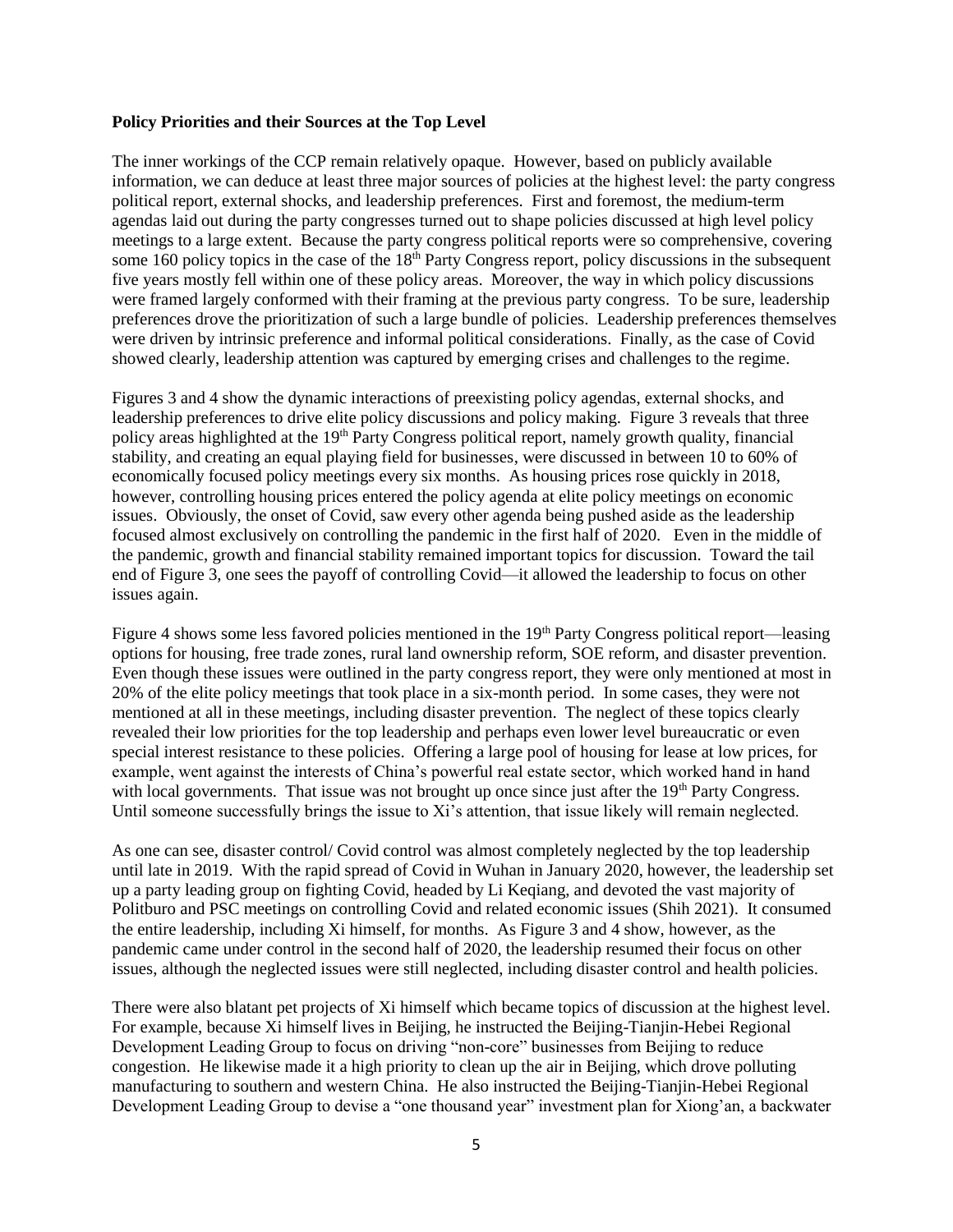town that was envisioned to be second capital city of China. After hundreds of billions of RMB in investment, Xiong'an remains a backwater town, now with hundreds of empty buildings.



**Figure 3: The Share of Economic Elite Policy Meetings that Discussed Four Key Economic Topics: 2017-2020**

**Figure 4: The Share of Economic Elite Policy Meetings that Discussed Four Less Favored Economic Topics: 2017-2020**

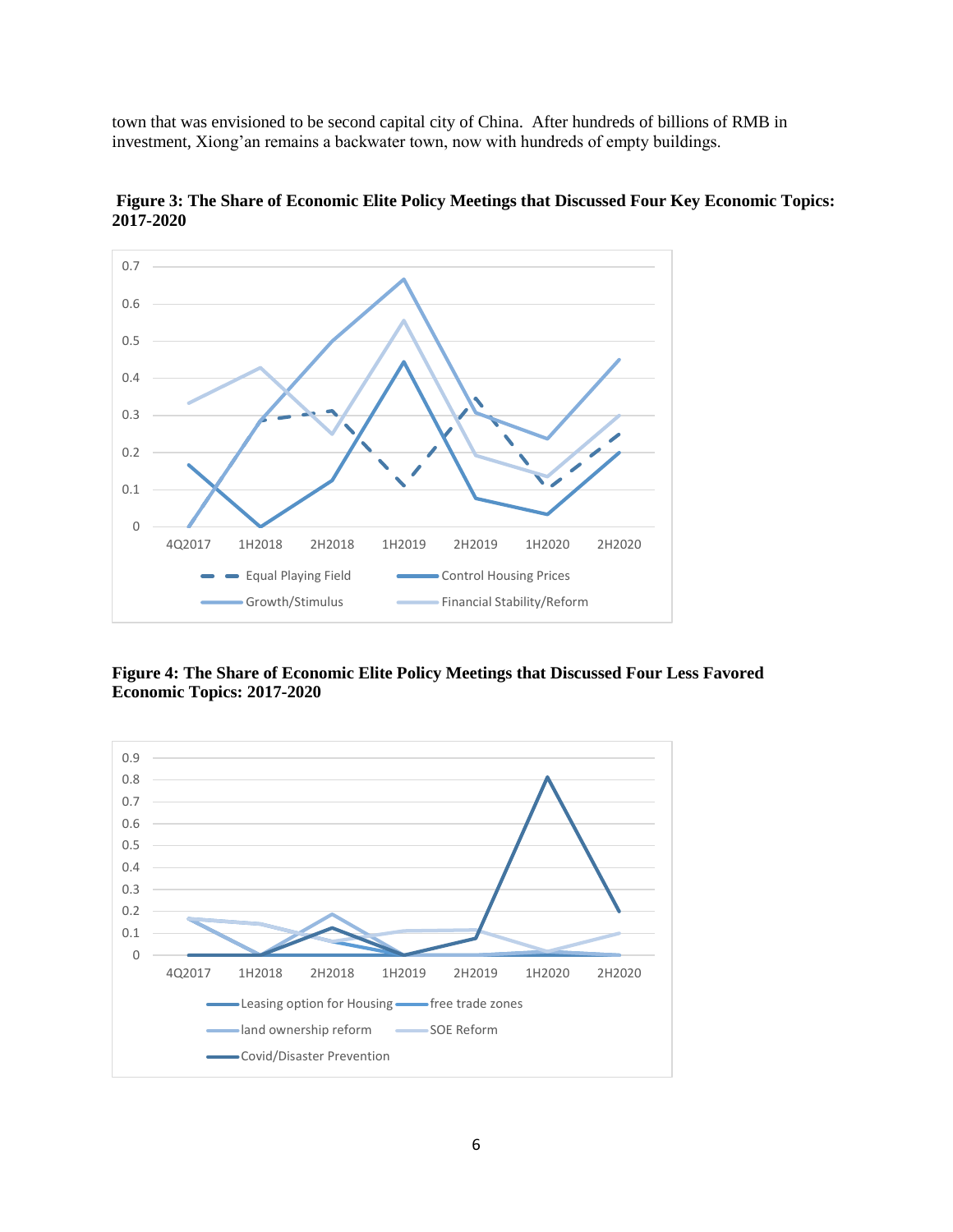### **Implications**

Xi is clearly the most powerful figure in the CCP. He managed to sidestep potential vetoes in the PSC by setting up numerous leading groups, in which he can monopolize policy-making. After purging his potential rivals and consolidating control in the military, his power is now unrivaled within the CCP. This power is manifested in his dominance in elite policy meetings, where he now can unilaterally make decisions for a large number of important issues. Yet his exercise of dictatorial power is constrained by two factors. First, he is not an expert in all of the issues over which he controls and thus has to rely on officials and experts who know a great deal more about issues than he does. Second, his time and attention are limited, especially given his grueling schedule of elite meetings, attending ceremonial meetings, inspection trips, and meetings with foreign leaders. Even if he seeks to become an expert on a large number of issues, he cannot possibly keep abreast of the latest developments in dozens of important issues and over 100 less important issues. This has two important implications.

First, those who wish to get Xi's attention, including foreign countries, must fight to get his attention. Special bureaucratic and even commercial interests are likely competing with each other to gain Xi's attention through submission of analytical briefs, briefings to high level leading group officials, or even briefings or lectures to Xi himself. Even for a country like the United States, still the largest economy in the world and a strategic competitor to China, Xi may not keep abreast to the latest developments in the United States and its ally countries unless diplomatic events force him to do so. He may fall into easy assumptions about the United States' declining power and ill intention, which are enforced by some foreign policy experts and perhaps even some segment of the national security establishment. Such misunderstanding may exacerbate bilateral tension more than is necessary. An impending meeting with a U.S. leader may nudge Xi to obtain the latest information about the United States and receive briefings from multiple agencies about the United States, thus updating his beliefs about the United States to some extent. In addition, a high-profile meeting between Xi and the U.S. president would prompt lower level officials in China to resume dialogues with their U.S. counterparts also, which may ease bilateral tension. Thus, high level bilateral meetings between the United States and China, even if they accomplish few substantive agreements, serve to focus Xi's attention on the United States in the midst of dozens of other issues competing for his attention.

Second, members and staff of the leading groups, some of whom are specialists in these issue areas, have an informational advantage over Xi in that they have greater knowledge and time than Xi has. Thus, although leading group members likely cannot veto Xi's decisions, they may structure the information flow to Xi and the agenda at the meetings to serve their own interests. They can either shape the information flow in favor of special interests or they can shape them according to the biases of Xi himself. That is, instead of presenting Xi with fairly objective information, his advisors may present information that is consistent with Xi's biases, thus improving their status in Xi's eyes in the short-run. Alternatively, officials may carry out Xi's favored policies zealously, even knowing the undesirable side effects of these policies. This may lead to policy missteps in the medium term. The recent series of defaults by Chinese real estate developers may be due to over-zealous implementation of Xi's call for deleveraging. These defaults have greatly tarnished the reputation of Chinese corporate bonds and have put local government budgets in dire straits, which now need sizable central level bailouts. In other words, substantial releveraging is now needed to counteract the ill effects of deleveraging.